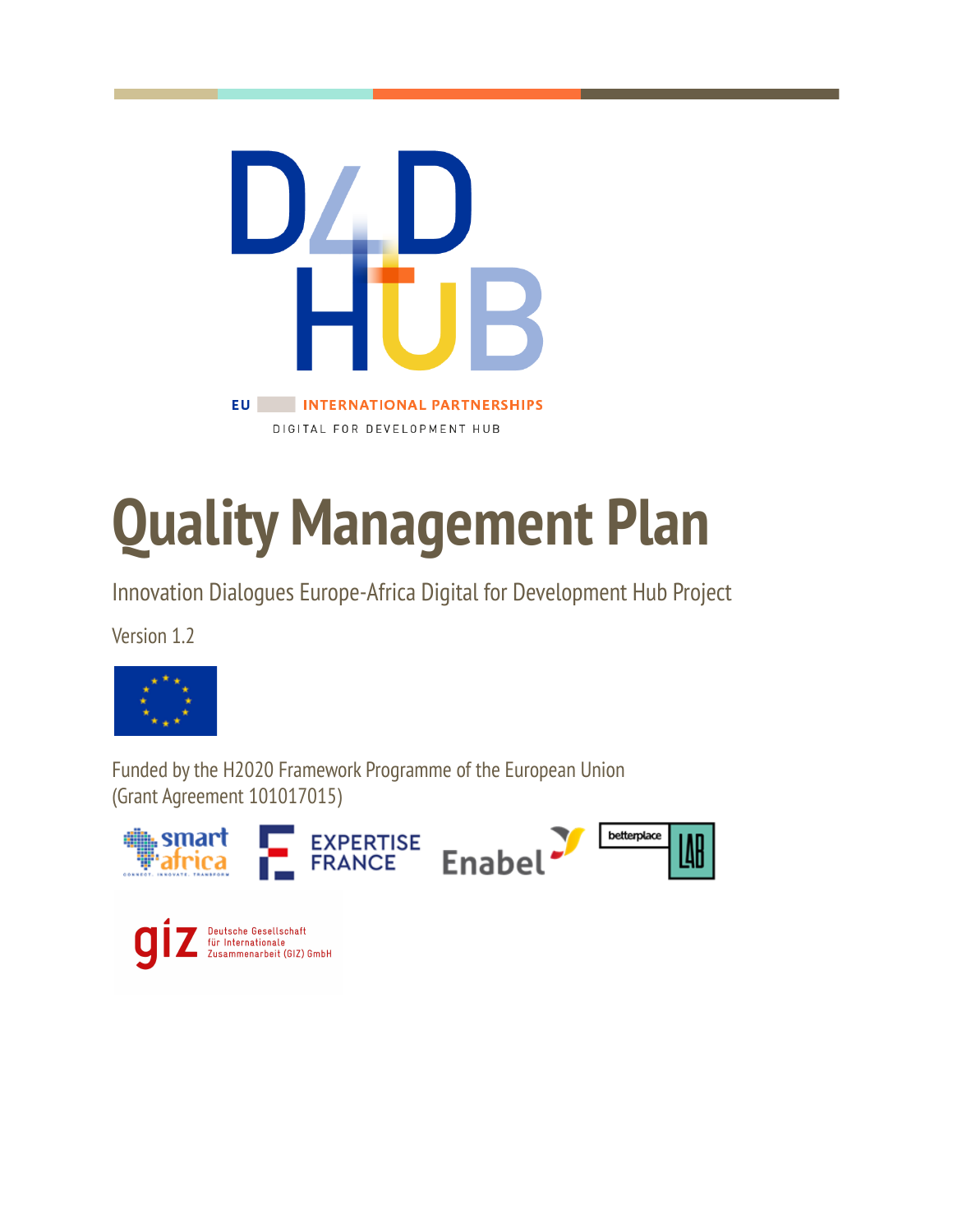# <span id="page-1-0"></span>**Cover Page**

Deliverable D2 Project Management and Quality Plan Work Package 4: Project Management Date of delivery: 01st of April 2022 Leader: GIZ

#### <span id="page-1-1"></span>**Contributors**

| Name             | Organisation |  |
|------------------|--------------|--|
| Lucrezia Biteete | GIZ          |  |
|                  |              |  |
|                  |              |  |

#### <span id="page-1-2"></span>Revision History

| Version | Date       | Reviewer         | Modifications                                                                                                  |
|---------|------------|------------------|----------------------------------------------------------------------------------------------------------------|
| 1.0     | 28.01.2022 | Lucrezia Biteete | Established                                                                                                    |
| 1.1     | 14.03.2022 | Lucrezia Biteete | Review corrections by SAS and BPL,<br>update section on final report, update<br>sections relevant to amendment |
| 1.2     | 01.04.2022 | Lucrezia Biteete | Updates after PMB meeting; rule on<br>quorum and access to background                                          |

The IDEA D4D Hub project is funded under the Horizon 2020 Programme. With a duration of 22 months starting in December 2021, it seeks to strengthen the capacity of civil society organisations and academia in Africa to participate in a meaningful dialogue around inclusive digital transformation. It is implemented by 5 partners: BetterplaceLab, Enabel, Expertise France, GIZ and Smart Africa Secretariat.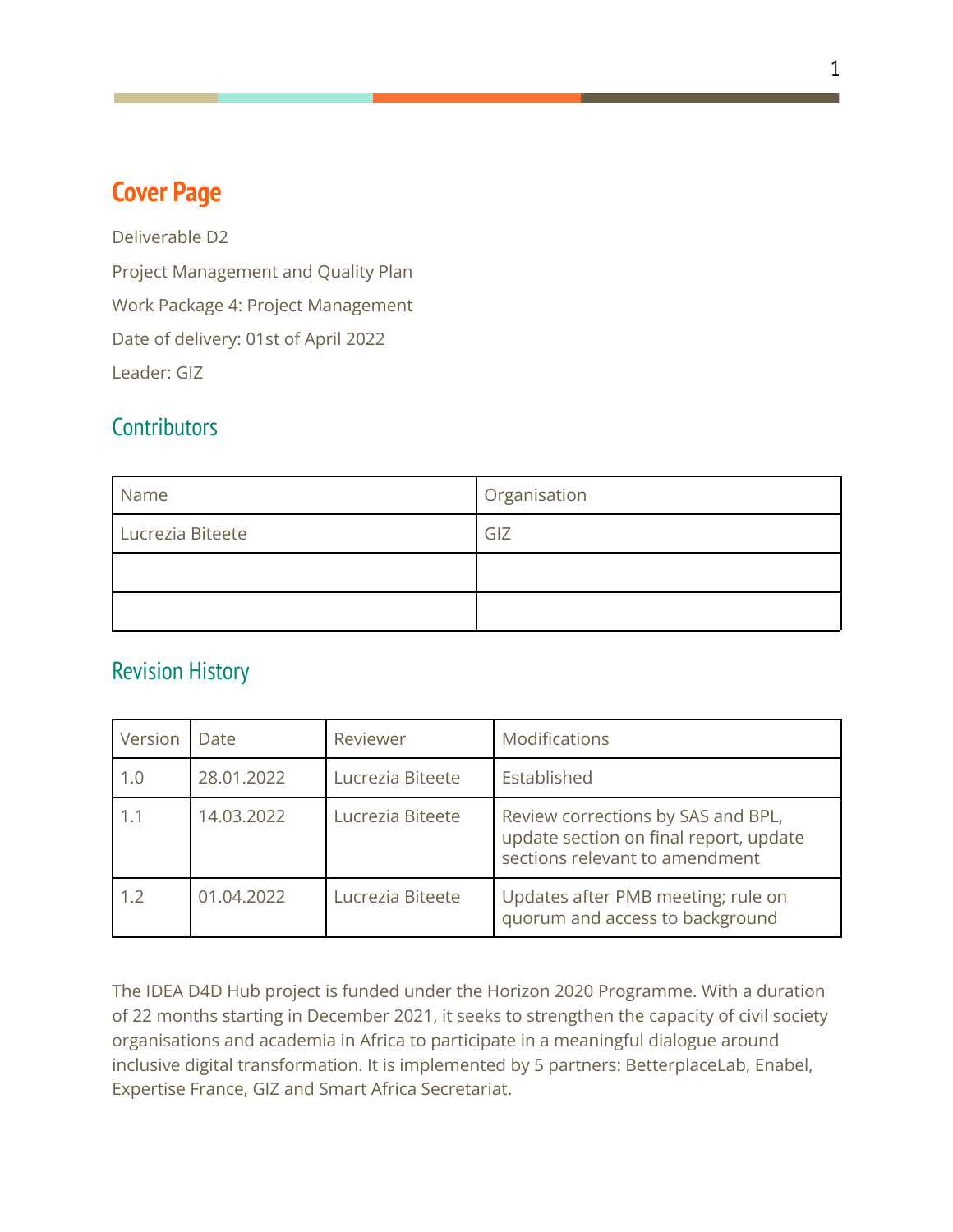# <span id="page-2-0"></span>**Table of Contents**

| <b>Cover Page</b>                                        | 1               |
|----------------------------------------------------------|-----------------|
| Contributors                                             | 1               |
| <b>Revision History</b>                                  |                 |
| <b>Table of Contents</b>                                 | $\overline{2}$  |
| <b>Executive Summary</b>                                 | 4               |
| <b>Project Summary</b>                                   | 4               |
| <b>List of Acronyms</b>                                  | 5               |
| <b>Contractual Documents</b>                             | $6\phantom{1}6$ |
| <b>Grant Agreement</b>                                   | 6               |
| <b>Partnership Agreement</b>                             | 6               |
| <b>General Purpose of this Document</b>                  | 6               |
| <b>Organisation</b>                                      | $\overline{7}$  |
| Figure 1: Project governance bodies                      | $\overline{7}$  |
| <b>Project Management Board</b>                          | $\overline{7}$  |
| Table 1: Current members of the Project Management Board | 9               |
| <b>Project Coordinator</b>                               | 9               |
| <b>Work Package Leader</b>                               | 10              |
| Table 2: Current work package leaders                    | 10              |
| <b>Work Package Participants</b>                         | 11              |
| Taking Decisions at the right Level                      | 11              |
| <b>Project Reporting</b>                                 | 12              |
| <b>Continuous reporting</b>                              | 12              |
| Figure 2: Reporting workflow                             | 12              |
| Table 3: List of deliverables                            | 12              |
| Table 4: List of milestones                              | 14              |
| <b>Periodic Reports</b>                                  | 14              |
| Table 5: Main reporting deadlines                        | 14              |
| <b>Light Review</b>                                      | 15              |
| <b>Periodic Technical Reports</b>                        | 15              |
| <b>Periodic Financial Reports</b>                        | 15              |
| <b>Payment Procedures</b>                                | 16              |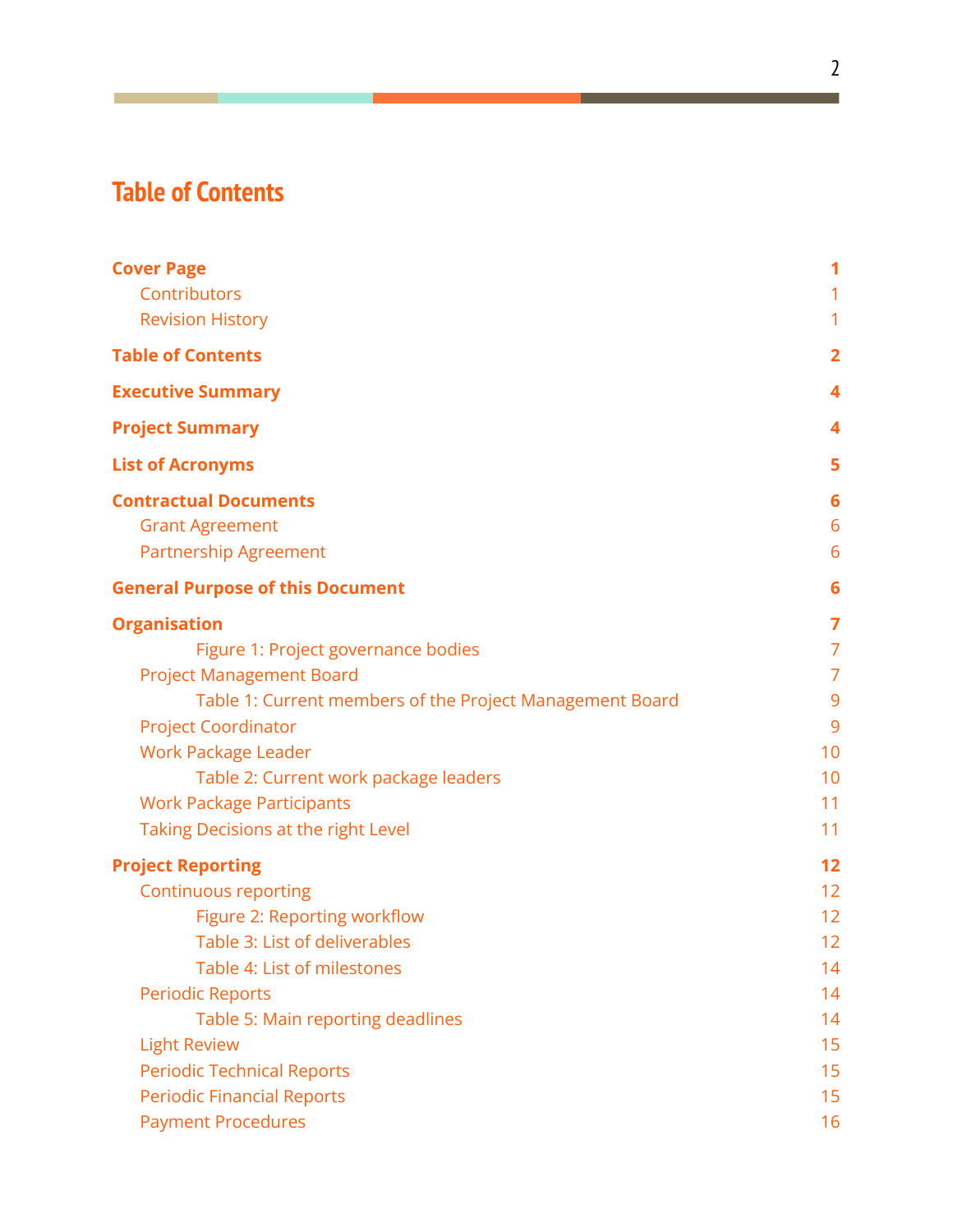| <b>Collaboration Tools</b>             | 16 |
|----------------------------------------|----|
| <b>Communication and Dissemination</b> | 17 |
| <b>Intellectual Property Rights</b>    | 18 |
| <b>Project Changes and Amendments</b>  | 19 |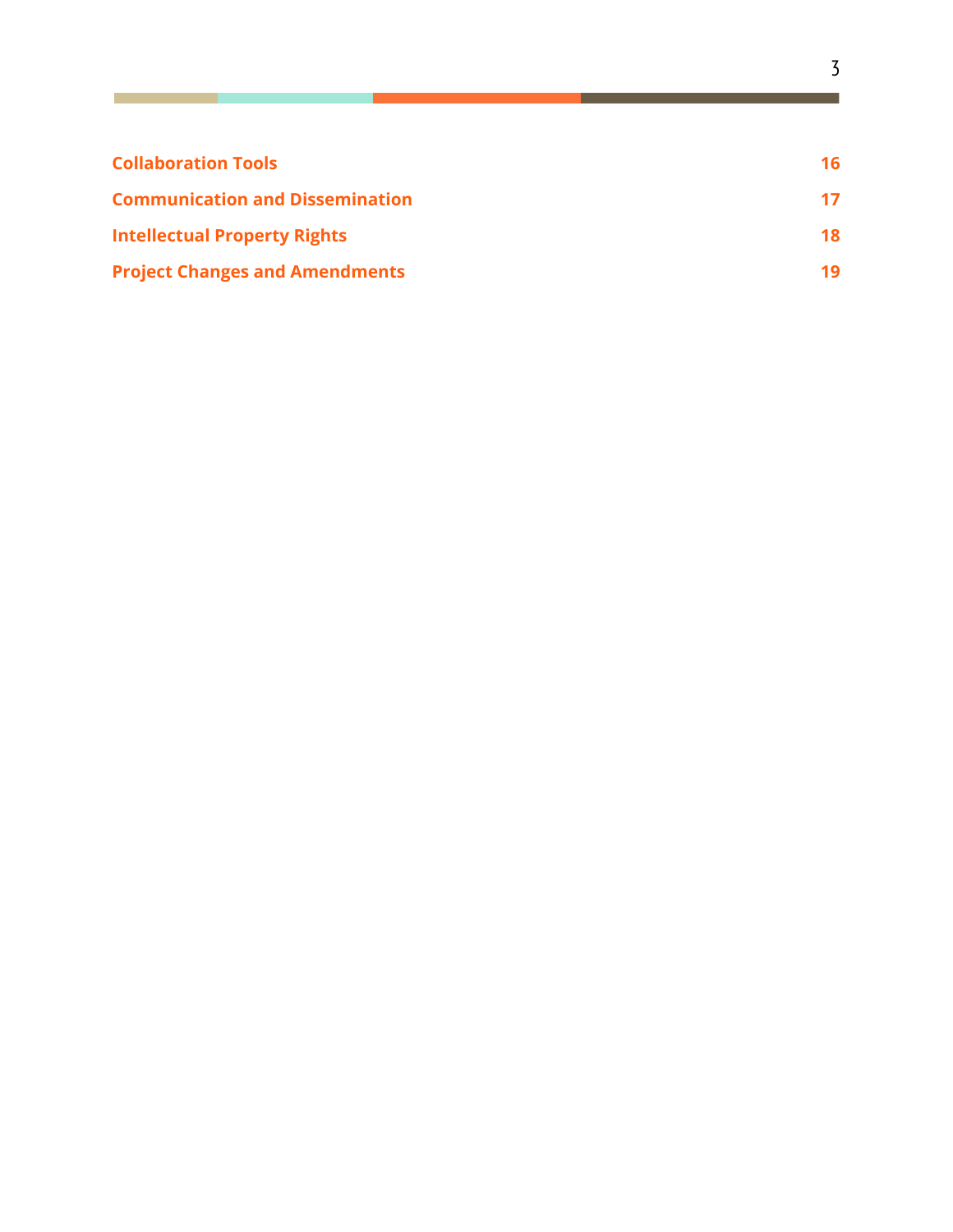# <span id="page-4-0"></span>**Executive Summary**

The IDEA D4D Hub Project aims to strengthen the capacity of civil society actors and academia in Africa, so they can increasingly participate in the discussions on digital transformation. In addition, the project will forge partnerships between civil society and academia actors in Africa and Europe, bringing them together to solve challenges in an innovative way. This should overall lead to a more inclusive and human centered digital transformation process in the countries.

In the Project Action plan, the work packages, tasks, risks and time schedule is outlined. Note that at the time of writing this document, an Amendment is being prepared to change the overall project implementation plan to fit a new approach. After careful consideration, the consortium members decided to change the implementation approach to carry out the activities country by country, instead of first completing all workshops before moving on to the innovation days. The change in deliverables and milestones will not affect the overall project schedule, nor the expected impact.

In addition, the Amendment will include the re-allocation of some tasks from one consortium partner to two other consortium partners (in Work Package 1).

This Quality Management Plan outlines the key bodies governing this project (Project Management Board, Project Coordinator, Work Package Leader, Work Package Participant) and their main roles and responsibilities.

It also outlines the process for reporting, both for continuous and periodic reporting, as well as the key deadlines, deliverables and milestones.

The document also outlines the collaboration tools that will be used by the project partners, communication and dissemination guidelines as well as intellectual property rights.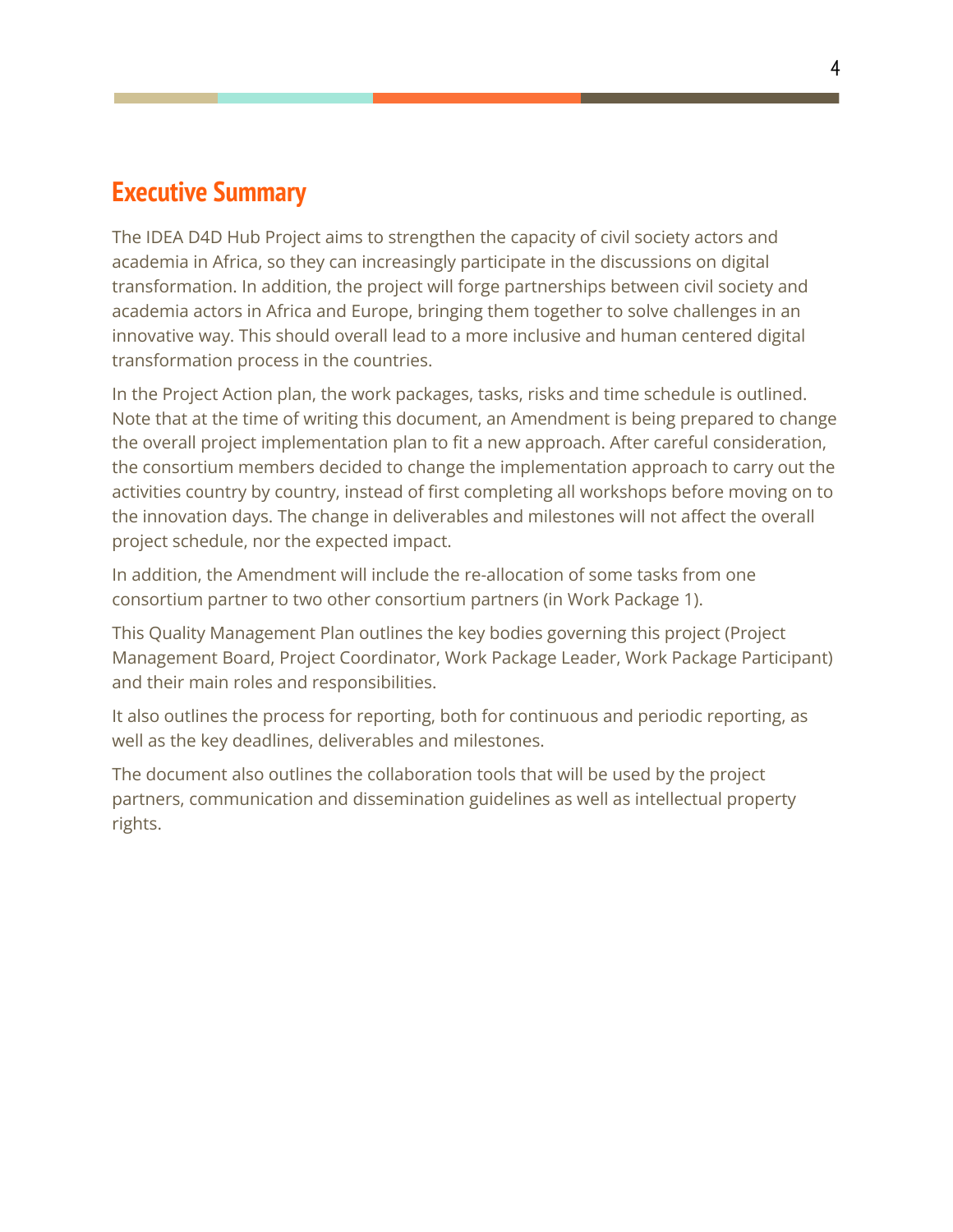# <span id="page-5-0"></span>**Project Summary**

| Project Acronym                  | <b>IDEA D4D Hub</b>                                                                      |
|----------------------------------|------------------------------------------------------------------------------------------|
| <b>Project Title</b>             | Innovation Dialogues Europe-Africa Digital<br>for Development Hub Project                |
| <b>Coordinating Organisation</b> | Deutsche Gesellschaft für Internationale<br>Zusammenarbeit (GIZ), GmbH                   |
| <b>Project Coordinator</b>       | Lucrezia Biteete<br>(lucrezia.biteete@d4dhub.eu)<br>Simone Conrad (simone.conrad@giz.de) |
| <b>Project Members</b>           | Betterplace Lab, Expertise France, Enabel,<br>Smart Africa                               |
| <b>Project Duration</b>          | 01.12.2021 - 30.09.2023 (22 months)                                                      |
| <b>EC Budget Contribution</b>    | 999,700 EUR                                                                              |

# <span id="page-5-1"></span>**List of Acronyms**

| <b>BPL</b>       | Betterplace Lab                                                        |
|------------------|------------------------------------------------------------------------|
| <b>CSO</b>       | Civil Society Organistaion                                             |
| D <sub>4</sub> D | Digital for Development                                                |
| EC               | <b>European Commission</b>                                             |
| EF               | <b>Expertise France</b>                                                |
| Enabel           | Belgian development agency                                             |
| GIZ              | Deutsche Gesellschaft für Internationale<br>Zusammenarbeit (GIZ), GmbH |
| <b>PMB</b>       | <b>Project Management Board</b>                                        |
| SAS              | <b>Smart Africa Secretariat</b>                                        |
| <b>WP</b>        | Work Package                                                           |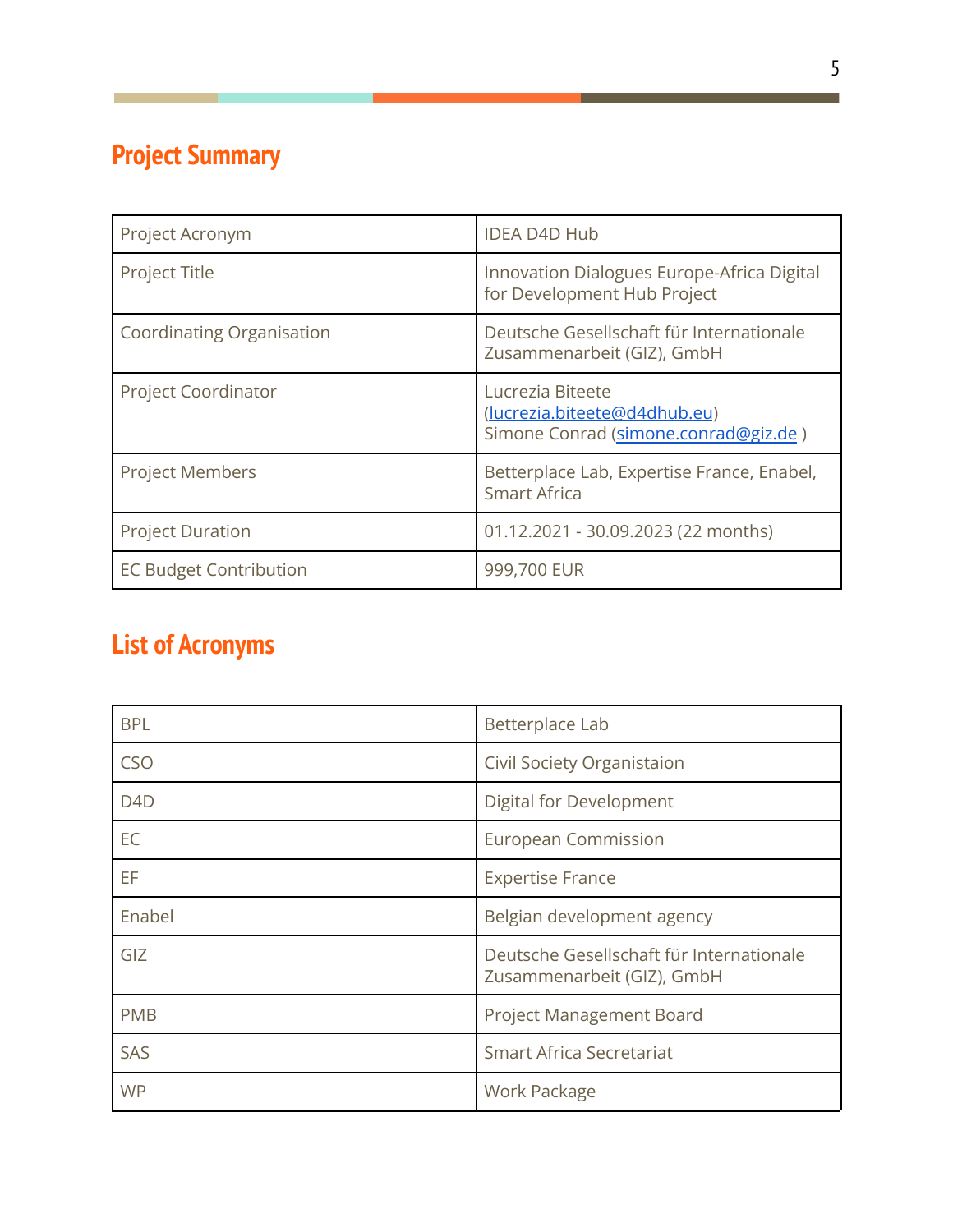# <span id="page-6-0"></span>**Contractual Documents**

#### <span id="page-6-1"></span>Grant Agreement

The Grant Agreement no. 101017015 was signed by the EC on the 29th of November 2021 and entered into force on the 1st of December 2021. All partners have signed the Accession Form to the Grant Agreement.

The consortium is currently discussing an amendment to the grant agreement following the adjustment of the project implementation schedule. The main purpose of the amendment is to adjust the timing of some deliverables and milestones to fit the new implementation schedule. In addition, the amendment will include the re-allocation of some tasks from one consortium partner to two other consortium partners in Work Package 1.

The signed Grant Agreement and all its Annexes are available in the project shared folders ("Contract Documents").

#### <span id="page-6-2"></span>Partnership Agreement

The partnership agreement governs the relationship between the project partners beyond what is described in the partnership agreement. It includes rules on governance of the project as well as reporting and project management. In case of discrepancy, the Partnership Agreement is overruled by the Grant Agreement.

Due to the internal signing processes within the partner organizations, the Partnership Agreement has not yet been signed by all partners yet, however, the legal text has been approved by all project partners.

The Partnership Agreement will be available on the project shared folders ("Contractual Documents").

# <span id="page-6-3"></span>**General Purpose of this Document**

The purpose of this document is to outline and detail the rules and procedures governing the project decision making, management and reporting, beyond what is already specified in the Grant Agreement and the Partnership agreement.

It complements the Project Action Plan, which outlines the objectives, target groups, work packages, project risks and deliverables.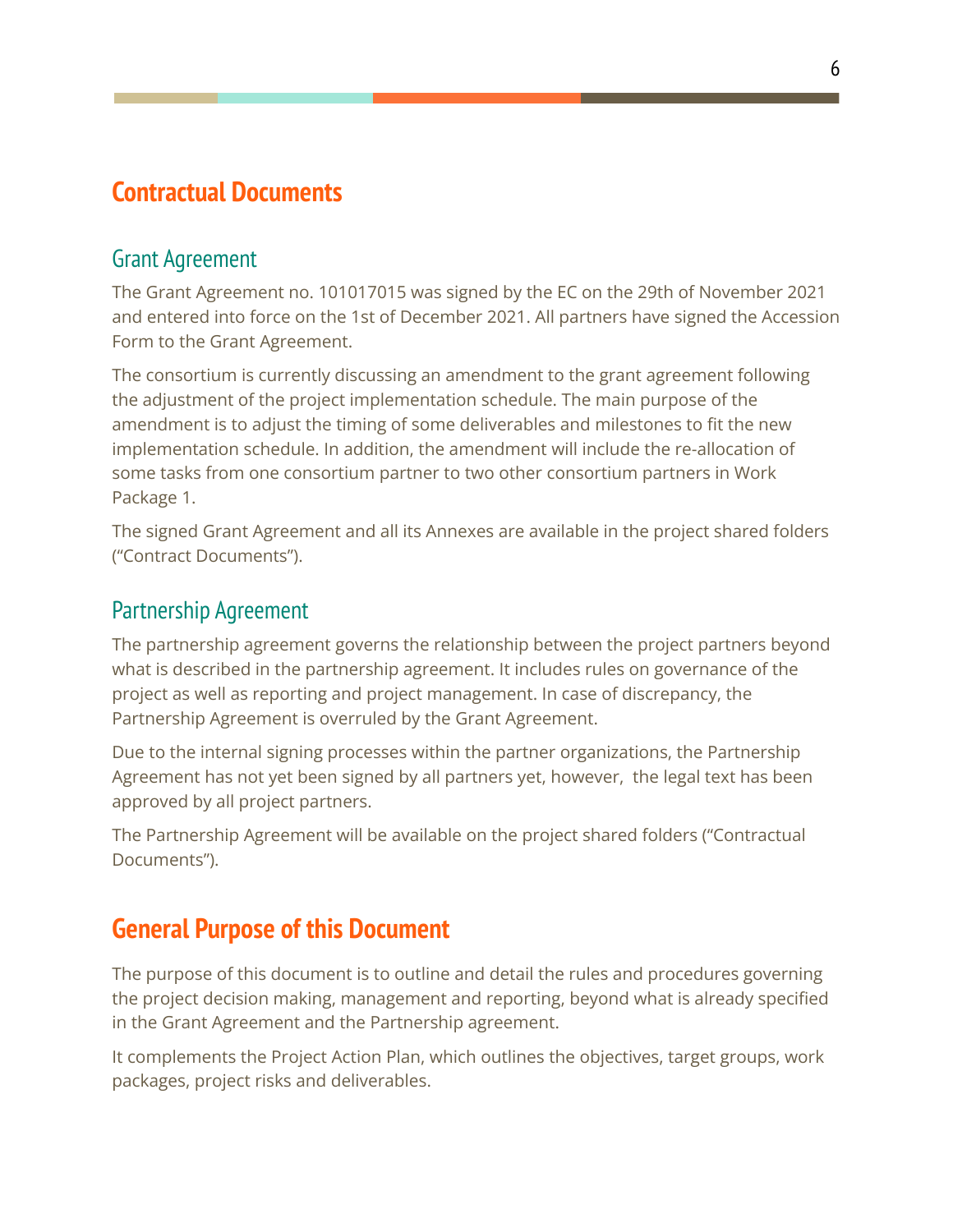Note that after the delivery of the Project Action Plan, the consortium has agreed to make some changes to the project implementation schedule. These will be included in a forthcoming amendment of the Grant Agreement and are still subject to approval by the EC. The main purpose of the amendment is to align certain deliverables and milestones in the project reporting portal with the new project implementation plan. In addition, the amendment will include the re-allocation of some tasks from one consortium partner to two other consortium partners in Work Package 1. This will not have an impact on the start of the project activities, which are already underway.

# <span id="page-7-0"></span>**Organisation**

The project will be managed by the Project Management Board, chaired by the Project Coordinator. The Project Coordinator shall also serve as the Ethical Manager and establish the Policies and Roles jointly with the partners to achieve the project results. The project management structure is presented in the diagram below:



<span id="page-7-2"></span><span id="page-7-1"></span>Figure 1: Project governance bodies

#### Project Management Board

The Project Management Board (PMB) will decide all fundamental questions and issues regarding cooperation during project implementation, which are not reserved for decision by the Project Coordinator under the present Partnership Agreement. Each partner will appoint one (1) representative to the Project Management Board. The meetings shall be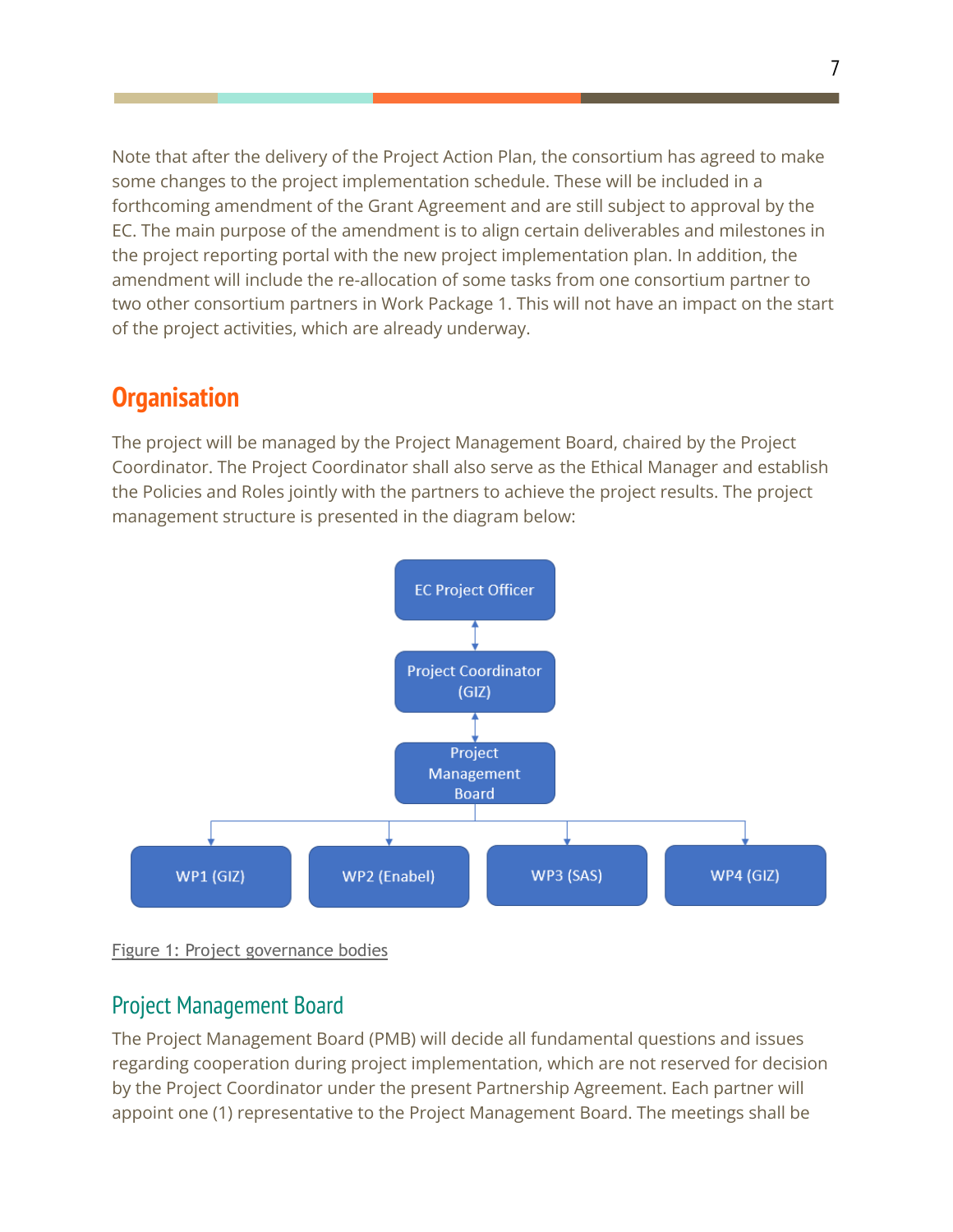chaired by the representative appointed by the Project Coordinator. Partners should be present or represented at any meeting, and may appoint a substitute or a proxy to attend and vote at any meeting, and shall participate in a cooperative manner in the meetings.

The Project Coordinator will convene the meeting of the Project Management Board whenever necessary but not less frequently than once in 12 months. The Project Management Board may also meet remotely. The results of such a digital conference will be documented by the Project Coordinator in writing and confirmed by the partners. Decisions by the partners may also be made by Email by way of a written vote.

The Management Board is responsible for the following activities:

- Adopting strategic decisions on project management, to achieve consensus on technical, financial, planning and control matters, dissemination and exploitation;
- Assessment of the performance of the Project Coordinator and WP leaders, providing recommendations or prescriptions to improve the operative management;
- Supervision of the progress towards project objectives;
- Management of the Intellectual Property Rights (IPR).

The Project Management Board will constitute a quorum if all partners participate in the adoption of a resolution. Each partner will have one vote. All decisions by the Project Management Board will be taken by consensus. In case of failure to reach consensus, the decisions will be taken by a majority of two thirds of the votes cast. If the Partners fail to reach a two-third majority decision, then GIZ shall decide, subject to the following paragraph.

Exceptions to this provision governing GIZ's right to make the final decision shall include:

- A. amendments to the Grant Agreement,
- B. amendments to the allocation of tasks or budget within the project, as stipulated in the Grant Agreement or in the present Partnership Agreement
- C. as well as all other amendments to the present Partnership Agreement

At its inaugural meeting, the Project Management Board should adopted detailed rules of procedure for the formal execution of its work. The main adjustment that was made by the PMB was regarding quorum for PMB meetings. In order to avoid a paralysed PMB board in case a partner becomes inactive or unresponsive, the PMB agreed on the following rule:

*In case quorum is not reached (all partners represented) in a PMB meeting, the PMB can postpone the meeting to a new date, known by everyone, within 15 days. If at this meeting quorum is not reached, the PMB can still make decisions on behalf of the project.*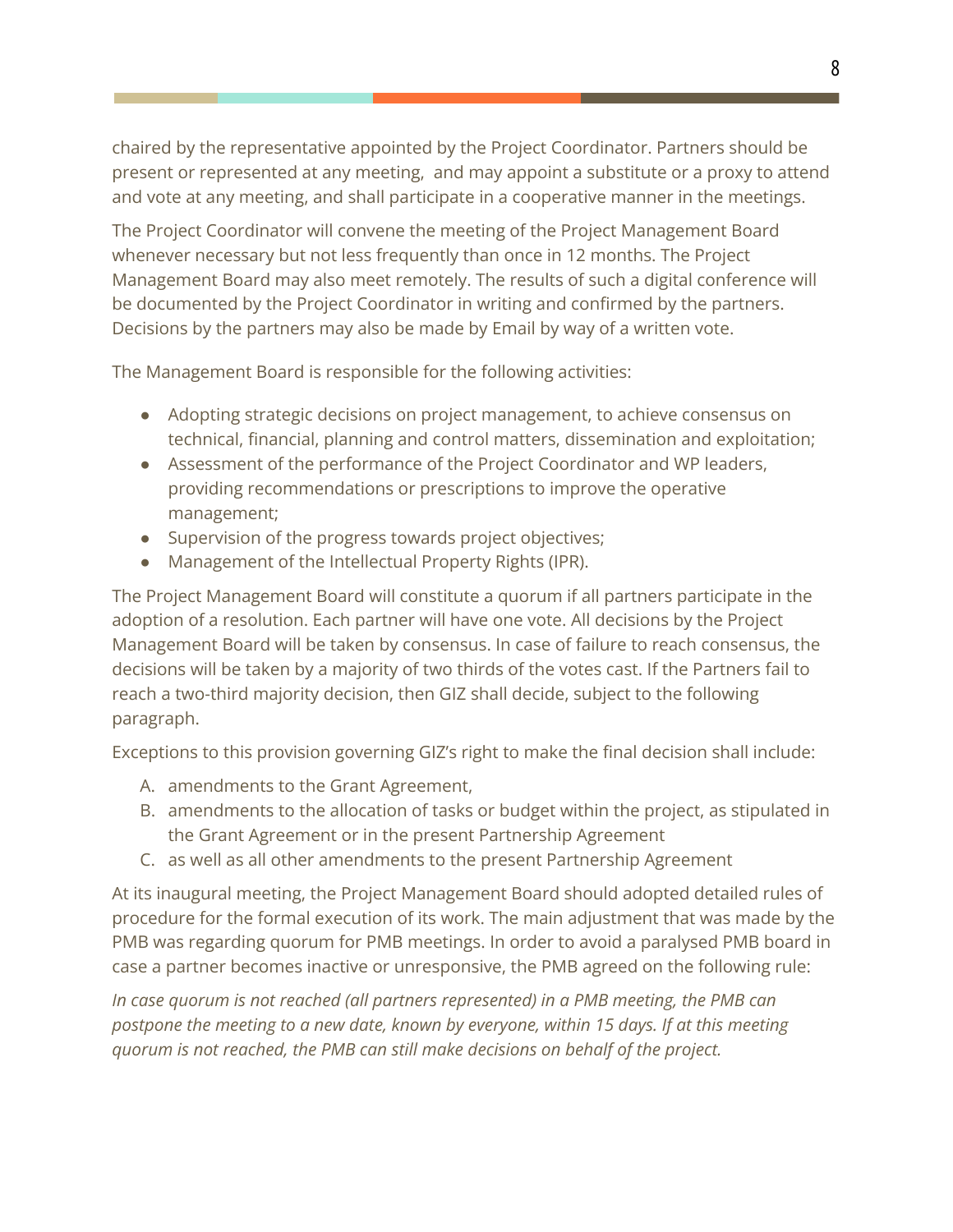<span id="page-9-0"></span>Table 1: Current members of the Project Management Board

| GIZ (Coordinator)               | Lucrezia Biteete    |  |
|---------------------------------|---------------------|--|
| <b>BPL</b>                      | Isabel Gahren       |  |
| Enabel                          | <b>Benoit Piret</b> |  |
| <b>Expertise France</b>         | Aurelie Drouet      |  |
| <b>Smart Africa Secretariat</b> | Ralph Oyini         |  |

## <span id="page-9-1"></span>Project Coordinator

The Project Coordinator coordinates all the project activities among the partners, organises project meetings, carries out the overall administrative and financial management of the project, monitors the timing and quality of the activities in order to meet the project's objectives and to ensure quality of final results. To ensure the ethical standards and that the project is in line with the EU Directives, the Project Coordinator is responsible to oversee all the potential ethical issues of the project.

The Coordinator's rights and obligations towards the EC and the other Partners are described in the Grant Agreement and Partnership Agreement and include in particular:

- coordinating and monitoring of the project implementation by the Partners,
- representing the interests of the Partners towards the EC and other relevant third parties,
- conducting any correspondence with the EC; the Project Coordinator must forward a copy of all correspondence relating to the work and activities of the other Partners to the Partners concerned without delay; all correspondence affecting material interests of the other Partners will be agreed in consultation with these before mailing,
- reporting periodically on the progress of the project to the EC,
- handling payment transactions between the Project Coordinator and the EC on the one hand, and forwarding payments to the other Partners on the other.

The Partners shall cooperate with the Project Coordinator and do their utmost to enable the Project Coordinator to fulfill its obligations as Coordinator towards the EC as well as the other Partners. The Partners will make available to the Coordinator all information and documents required to perform his role as Coordinator with regard to the implementation of the Project or with regard to the Grant Agreement. The Partners will inform the Coordinator without delay of any circumstances which could influence the Project and/or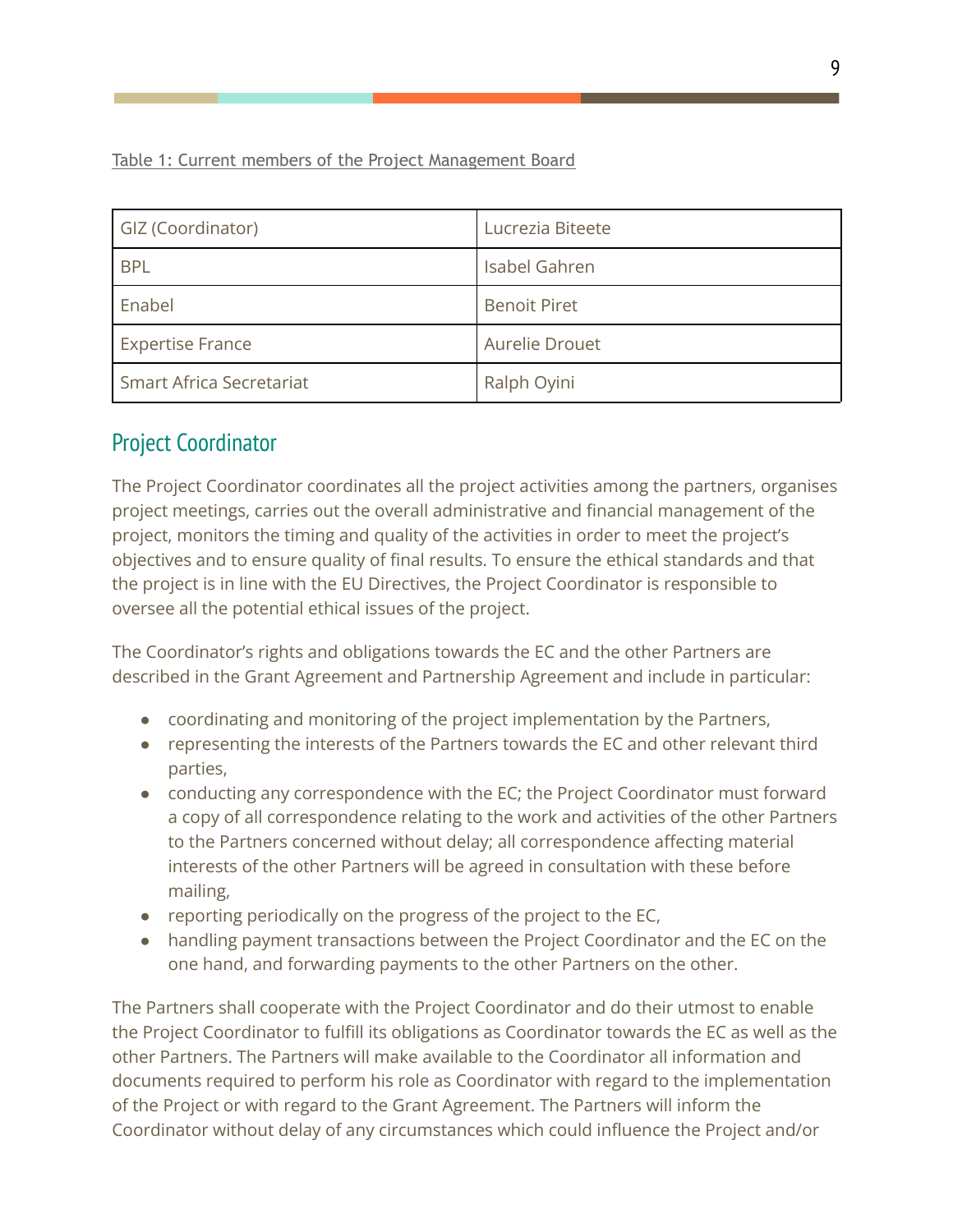which are of relevance under the Grant Agreement. All correspondence with the EC shall be conducted via the Coordinator.

#### <span id="page-10-0"></span>Work Package Leader

Each work package has a leader appointed with the common agreement between the project partners. The tasks are divided based on the overall logic of the project and competences of the partners. The WP leaders conduct operative management on the level of their WP, are responsible for meeting the aims of the WP in organizing all the activities foreseen, chairing the WP group meetings, preparing the deliverables, and reporting to the Project Coordinator and PMB to ensure compliance with the work plan. The WP leaders work closely together with the Project Coordinator and inform the Project Coordinator on the developments of the WP regularly. WP leaders are also responsible for inviting members of other WPs to meetings or sessions that are relevant to their work, in order to ensure good coordination between the WPs.

The WP leaders are responsible for ensuring that all relevant documents and activities are stored in the project shared folders in their respective folder for their work package so that other project members can access the documents any time.

Each WP leader should make a budget update and send to the Coordinator every 3 months of the project, and inform the Coordinator immediately in case of any risks or actions needed.

WP leaders also play a crucial role in the reporting process (see section below on reporting).

| <b>WP</b>      | <b>Title</b>                                                  | WP Lead             | Contact          |
|----------------|---------------------------------------------------------------|---------------------|------------------|
|                | Strengthening the capacities of civil<br>society and academia | GIZ                 | Lucrezia Biteete |
|                | Pooling of challenges and engaging<br>stakeholders            | Enabel              | Capucine Gonnord |
|                | Disseminate and sustain                                       | <b>Smart Africa</b> | Rym Jarou        |
| $\overline{4}$ | <b>Project Management</b>                                     | GIZ                 | Lucrezia Biteete |

#### <span id="page-10-1"></span>Table 2: Current work package leaders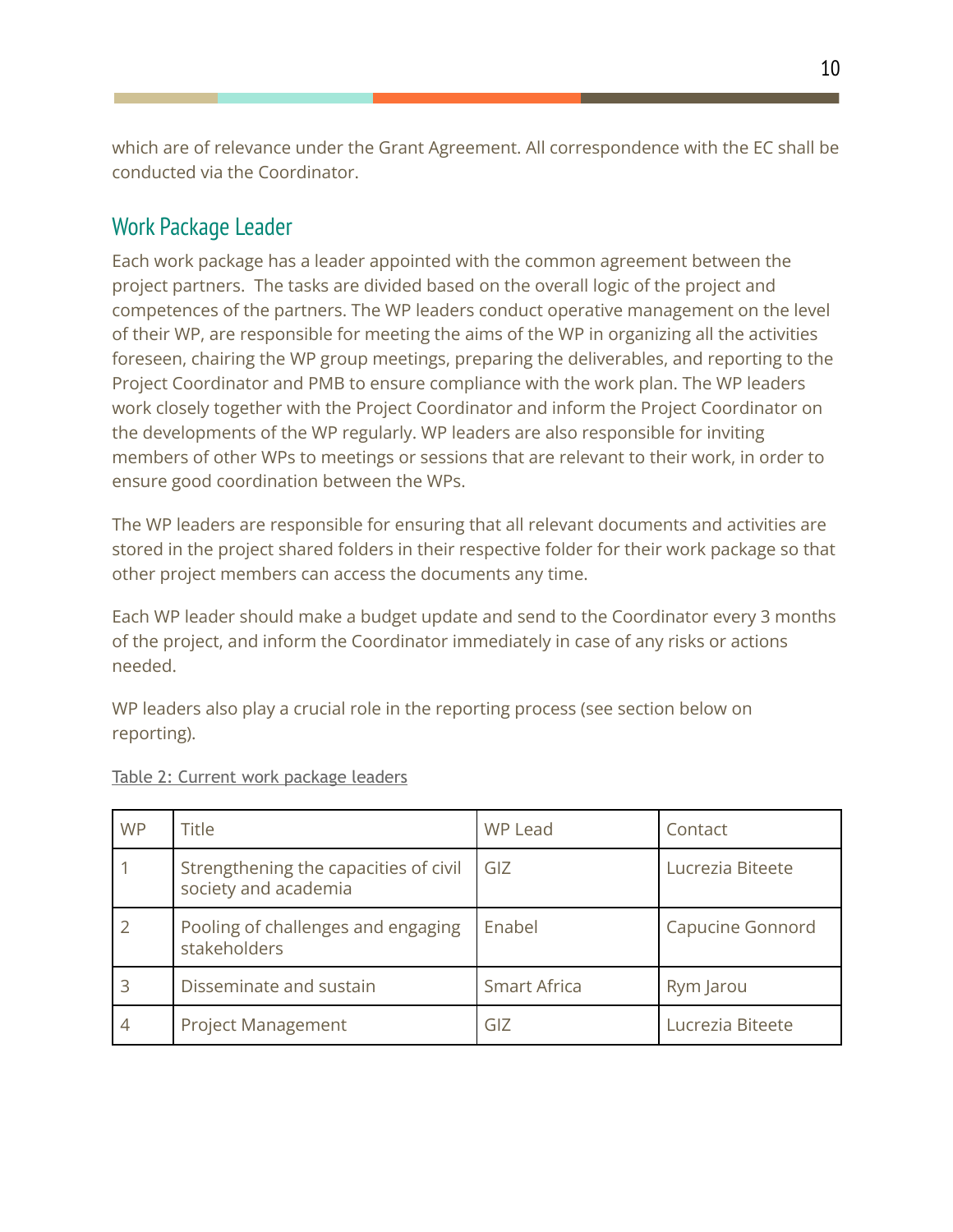### <span id="page-11-0"></span>Work Package Participants

The WP participants will focus on process and progress of the deliverables at the level of their organisation following the WP objectives. Each beneficiary is responsible for the management of their project activities, ensuring that its organisation fulfills the role and responsibilities, and that the deliverables are produced on time and within the given budget. Each participant shall provide administrative support to the project coordinator to ensure smooth running, and ease of communication for all partners involved in the project. In addition, each participant shall represent the interests and expectations from its organisation in the overall project.

The Partners will name one (1) representative to the Project Coordinator to coordinate the work of the organisation related to the IDEA Project.

In addition, all work package participants commit to the following:

- To support the WP leader with the required information and updates on activities so that WP leaders can fulfill their duties.
- To make available to the other Partners all necessary information without delay.
- To ensure, to the best of their knowledge and belief, the accuracy of all materials and information, which they make available to other Partners. Any errors found must be reported immediately.
- To treat all business and operating secrets of the other Partners as confidential, as far as the respective information is marked as confidential.
- To ensure appropriate protection of any received personal data in accordance with all applicable local, government and international data protection laws. This obligation remains in force beyond the end of the Partnership Agreement.

#### <span id="page-11-1"></span>Taking Decisions at the right Level

All project partners meet regularly for a coordination meeting. The frequency of the meeting depends on the phase of the project, and may be more frequent in the beginning of the project. The coordination meetings are convened and chaired by the coordinator. WP leaders may convene work package meetings as often as needed in order to execute the responsibilities of the WP. Other members of the consortium may also be invited to these meetings, or for specific sessions tackling a specific topic or activity.

Decisions always have to be taken at the right decision level. Those organisations responsible for deliverables should decide autonomously on all matters related to the implementation of their individual task unless the decision renders a change implying a strategic or timing change that affects other tasks or would result in an Amendment. WP leaders should take all decisions within their work package autonomously unless other work packages are affected and inform the Project Coordinator. Decisions that affect more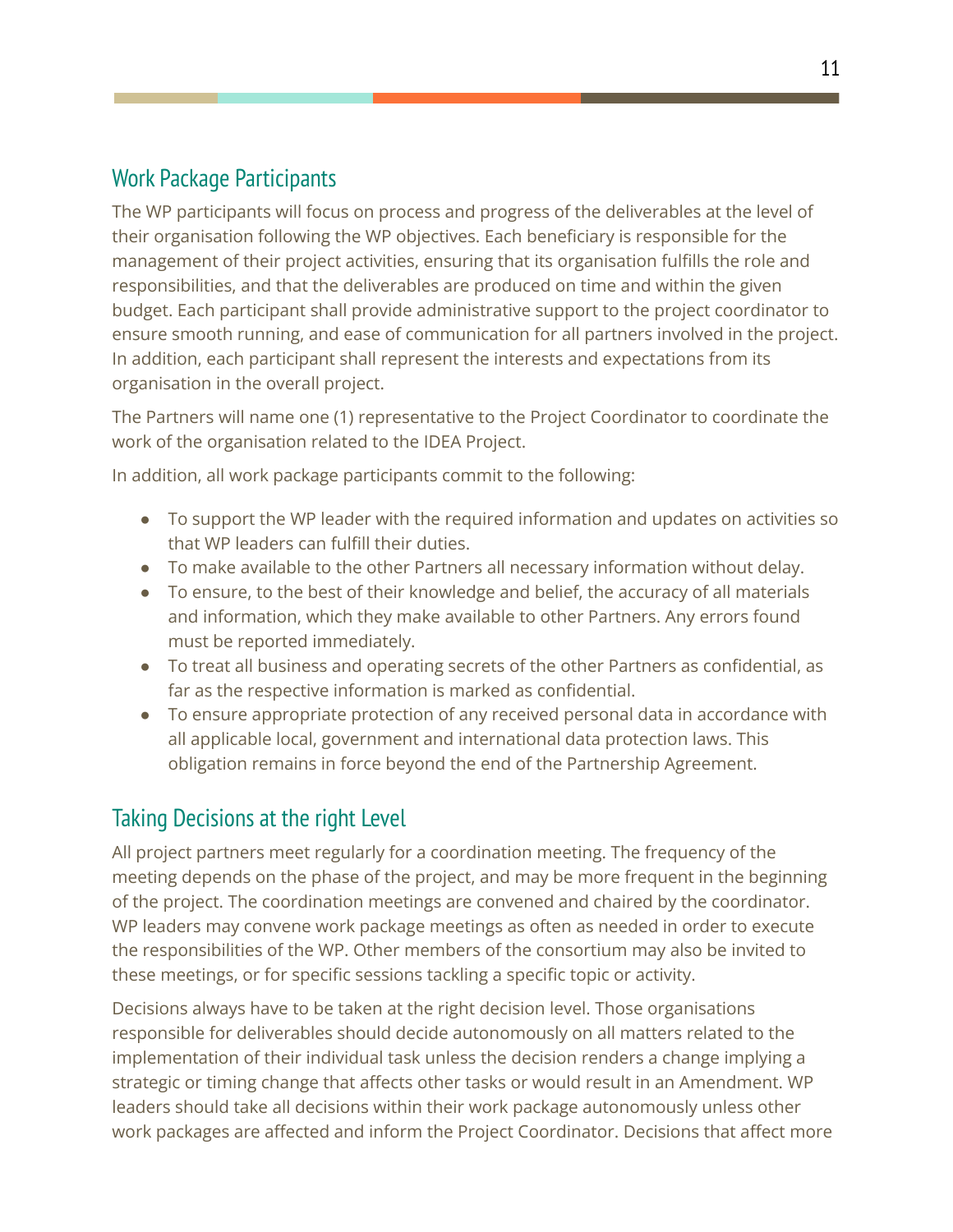than one work package shall be addressed to the Project Coordinator and be decided upon in coordination meetings. Partners that are affected by a change should be informed without delay. Strategic decisions and decisions resulting in an Amendment will be addressed by the Project Coordinator to the Project Management Board for a decision.

# <span id="page-12-0"></span>**Project Reporting**

# <span id="page-12-1"></span>Continuous reporting

The consortium must submit deliverables and provide updates on milestones set out in "Sygma", the EC Funding and Tenders Portal Grant Management System. The quality assurance of the deliverables should follow the process in the diagram below:



#### <span id="page-12-2"></span>Figure 2: Reporting workflow

The organisation responsible for the deliverable shall develop the first draft of the deliverable, which is then reviewed by the WP leader. The WP leader then submits to the Coordinator at least 2 weeks before the submission deadline. In case further revisions are necessary, the Coordinator sends the draft back to responsible for the deliverable. Once the submission has been approved by the Coordinator, the organisation responsible uploads the final version to the Portal, and the Coordinator "approves" it.

#### <span id="page-12-3"></span>Table 3: List of deliverables

| <b>WP</b> | Del No   Item |  | Responsible | Deadline |
|-----------|---------------|--|-------------|----------|
|-----------|---------------|--|-------------|----------|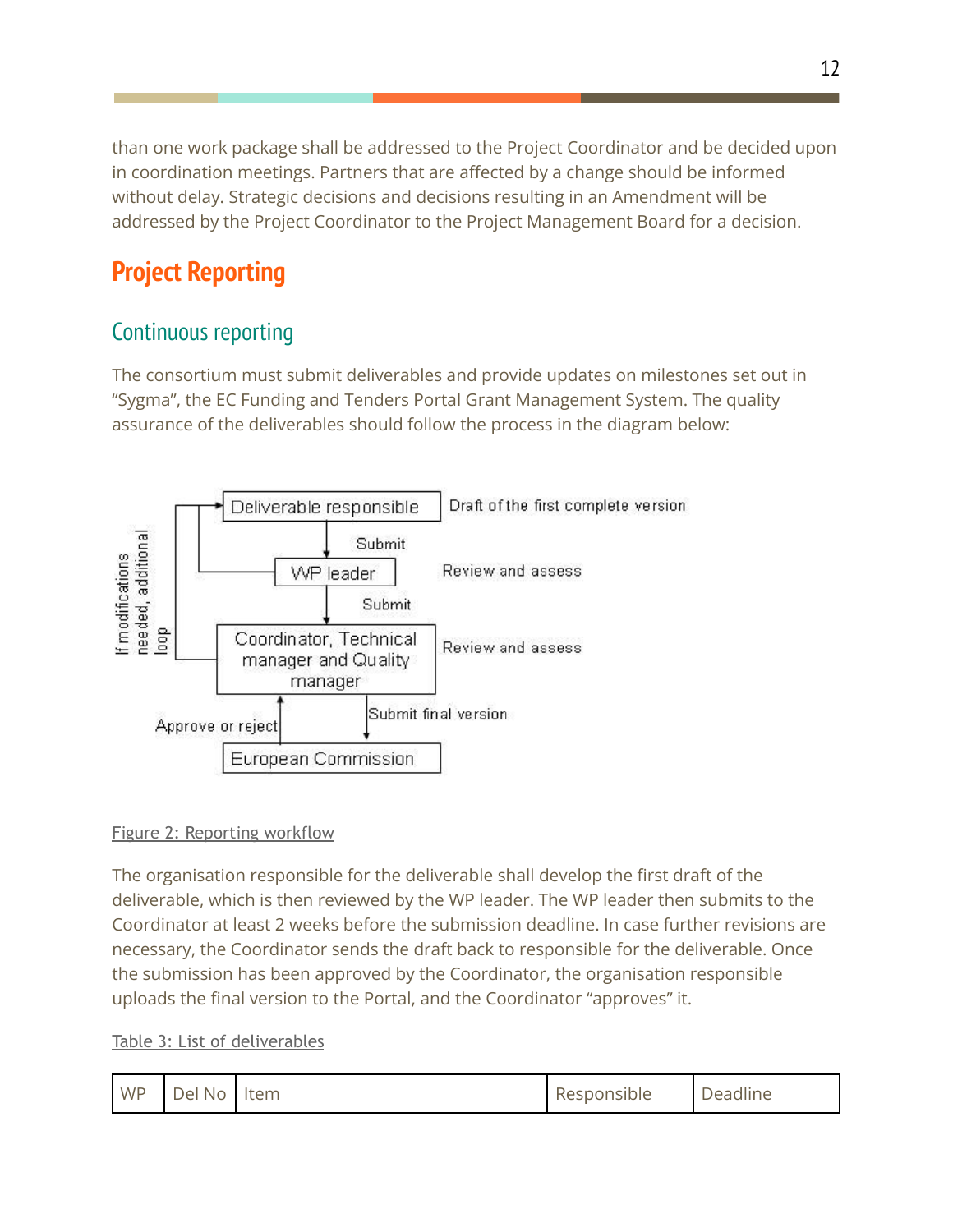| WP4             | D <sub>1</sub>                                                     | Project Action Plan                                         | GIZ        | 31.01.2022 |
|-----------------|--------------------------------------------------------------------|-------------------------------------------------------------|------------|------------|
| WP3             | D <sub>2</sub>                                                     | Dissemination and Communication<br>Strategy                 | SAS        | 28.02.2022 |
| WP4             | D <sub>3</sub>                                                     | <b>Quality Management Plan</b>                              | GIZ        | 28.02.2022 |
| WP3             | D <sub>4</sub>                                                     | Website                                                     | SAS        | 31.03.2022 |
| WP <sub>2</sub> | D <sub>5</sub>                                                     | Report on intercontinental ICT<br>stakeholders              | <b>BPL</b> | 31.03.2022 |
| WP1             | D <sub>6</sub>                                                     | Report on the identified civil society<br>topics            | GIZ        | 31.05.2022 |
| WP2             | D7                                                                 | List of selected challenges                                 | Enabel     | 31.05.2022 |
| WP2             | D <sub>8</sub><br>Methodology for the Innovation<br>Days           |                                                             | Enabel     | 30.06.2022 |
| WP2             | D <sub>9</sub>                                                     | Methodology for monitoring of the<br>activities             | <b>BPL</b> | 31.08.2022 |
| WP1             | D <sub>10</sub>                                                    | Report on the topic-specific<br>workshops                   | EF         | 30.09.2022 |
| WP3             | D11                                                                | 1st Report on dissemination and<br>communication activities | SAS        | 31.10.2022 |
| WP4             | D12                                                                | Revised action plan                                         | GIZ        | 31.10.2022 |
| WP2             | Lessons learned from the Innovation<br>D13<br>Days                 |                                                             | Enabel     | 31.07.2023 |
| WP1             | D14<br>Report on the activities to<br>strengthen the participation |                                                             | GIZ        | 30.09.2023 |
| WP3             | D15                                                                | 2nd Report on dissemination and<br>communication activities | SAS        | 30.09.2023 |
| WP3             | D <sub>16</sub>                                                    | <b>Exploitation Strategy</b>                                | SAS        | 30.09.2023 |
| WP3             | Report on monitoring of the<br>D17<br>activities                   |                                                             | <b>BPL</b> | 30.09.2023 |

Note: the consortium is discussing a proposed Amendment to the Grant Agreement to align some deliverables and milestones with the revised project implementation schedule.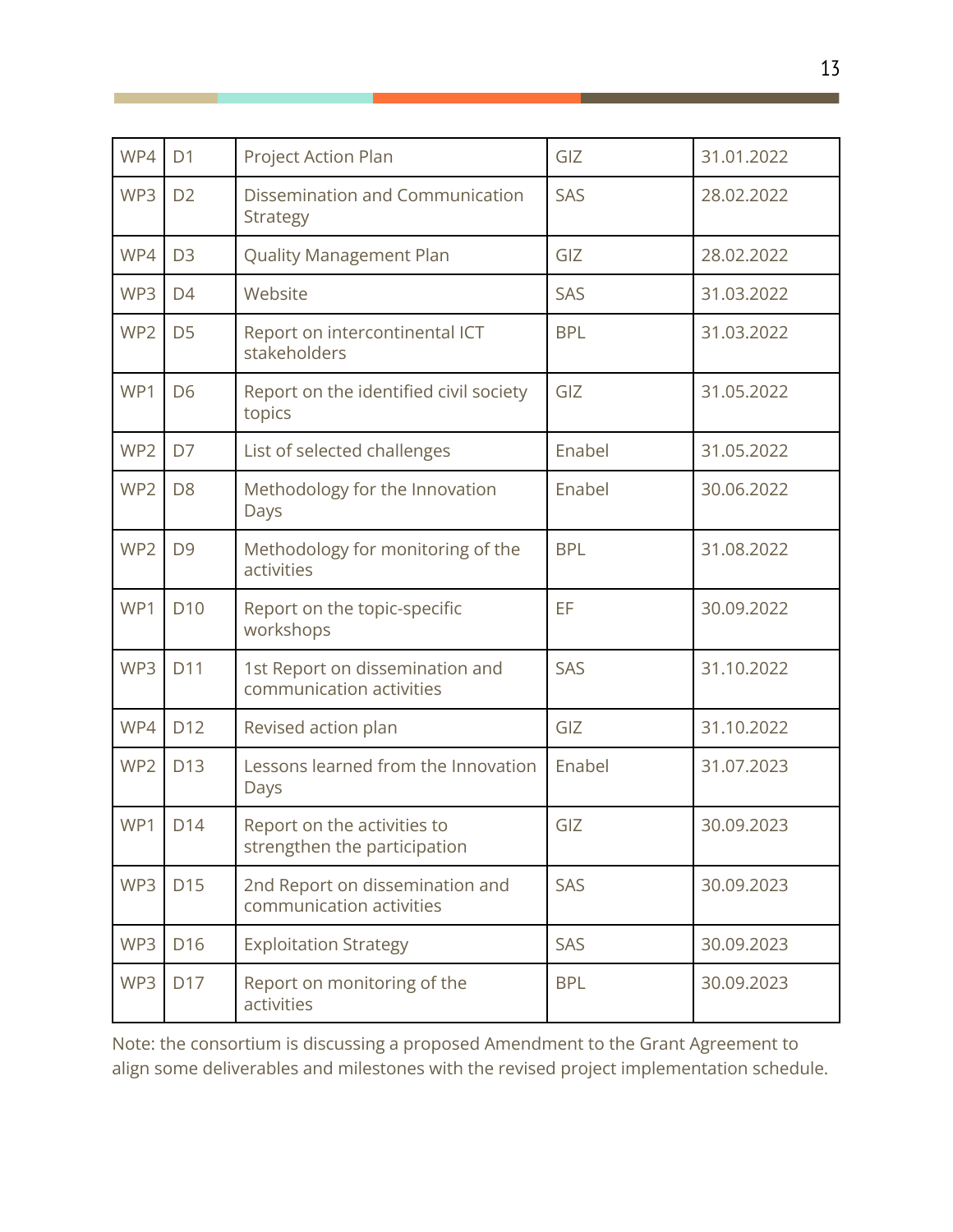#### <span id="page-14-0"></span>Table 4: List of milestones

| Number | Milestone                                                                                         | Responsible | Deadline   |
|--------|---------------------------------------------------------------------------------------------------|-------------|------------|
|        | Successful kick-off and action plan<br>developed                                                  | GIZ         | 31.01.2022 |
|        | Dissemination and communication<br>strategy has been developed                                    | <b>SAS</b>  | 31.03.2022 |
| 3      | Challenges have been selected                                                                     | Enabel      | 31.05.2022 |
|        | 2 Innovation Days have been carried out<br>successfully                                           | <b>BPL</b>  | 31.01.2023 |
| 5      | All Innovation Days have been carried out<br>successfully                                         | <b>BPL</b>  | 31.07.2023 |
| 6      | Activities to strengthen the capacities of<br>civil society and academia have been<br>carried out | GIZ         | 30.09.2023 |

#### <span id="page-14-1"></span>Periodic Reports

The Coordinator must submit to the EC technical and financial reports as set out in Grant Agreement Art. 20. An example for a periodic report can be found [here](https://ec.europa.eu/research/participants/data/ref/h2020/gm/reporting/h2020-tmpl-periodic-rep_en.pdf): The actual forms and templates must be drawn up from the **Funding & Tenders Portal Grant [Management](https://ec.europa.eu/info/funding-tenders/opportunities/portal/screen/myarea/projects)** [System](https://ec.europa.eu/info/funding-tenders/opportunities/portal/screen/myarea/projects) as they may contain certain differences.

<span id="page-14-2"></span>Table 5: Main reporting deadlines

| Reporting<br>Period | Duration in<br>months | Start date -<br>end date     | Reporting<br>type                                     | Deadline for<br>report<br>submission<br>to the EC | Deadline for<br>report<br>submission<br>to the<br>Coordinator |
|---------------------|-----------------------|------------------------------|-------------------------------------------------------|---------------------------------------------------|---------------------------------------------------------------|
|                     | 12                    | $01.12.2021 -$<br>30.11.2022 | Periodic<br>report<br>(Technical<br>and<br>Financial) | 29.01.2023                                        | Financial:<br>10.12.2022*<br>Technical:<br>13.01.2022         |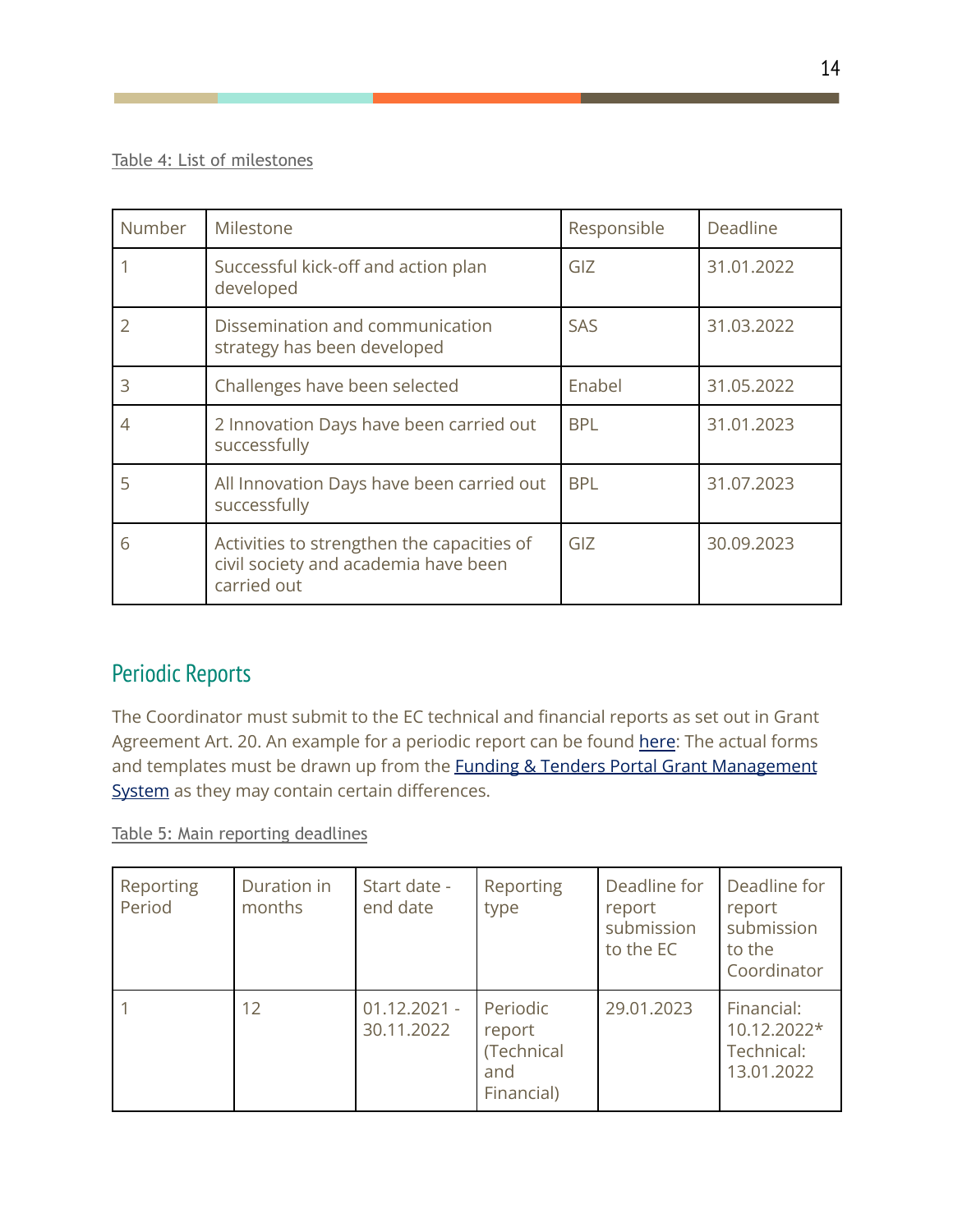| Financial) |
|------------|
|------------|

\*It is suggested to submit the financial report before most organisations break off for Christmas

## <span id="page-15-0"></span>Light Review

A "Light Review" was foreseen to be completed by February 2022. A light review is an external review organised by the EC. It has now been proposed to change the light review to May or June 2022.

# <span id="page-15-1"></span>Periodic Technical Reports

The work package leaders are responsible for compiling the relevant information of the work packages necessary for the technical reports. The work package leaders then send the necessary information to the Coordinator 2 weeks before the submission date to the EC. The Partners are obliged to submit relevant information in time and collate and compile the reports in such a manner that will allow compliance with the contractual obligations in the Grant Agreement. In addition to the information provided for the periodic report, the sections for the final report also need to be completed for the second reporting deadline.

The workflow is the same as for Continuous Reports (see Figure 2).

Also note that, by the time of submitting the first periodic report, all relevant sections in the Portal must also be filled out by the partners responsible: critical risks (GIZ), Dissemination and Communication (SAS) and gender (GIZ).

## <span id="page-15-2"></span>Periodic Financial Reports

The Partners complete their Financial Statement, e-sign (PFSIGN) and submit their Financial Statements (Annex 4 of the Grant Agreement) to the Coordinator 4 weeks before the date of submission of the financial reports to the EC at the latest. The Partners will ensure, to the best of their knowledge and belief, the accuracy of the financial statements. Any errors found must be reported immediately. For the second reporting deadline, partners are also required to submit the information for the final report.

Every Partner is responsible for the information shared in its financial statement. The Coordinator and WP leaders can do a plausibility check.

It is highly recommended to do an internal financial report including checking evidence such as timesheets, after six months of the project. Errors can as such be identified and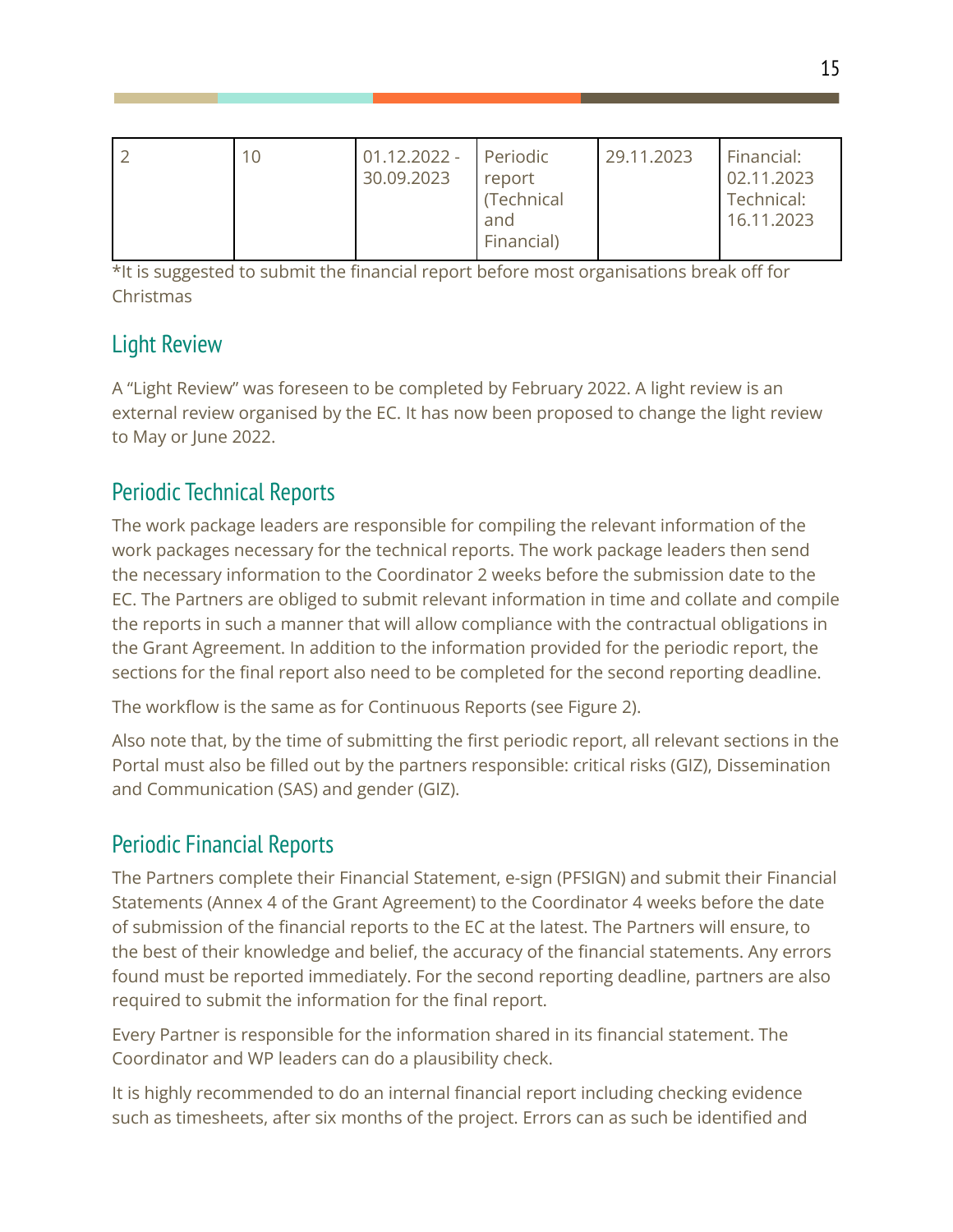corrected for the rest of the reporting period, and this will save a lot of time for the first financial reporting. All partner organisations must allocate sufficient human resources from all departments needed to complete the first financial report, since this usually takes longer than estimated.

Partners can use the **Financial [Management](https://ec.europa.eu/international-partnerships/financial-management-toolkit_en) toolkit** for recipients of EU funds for external actions which provides practical guidance, best practices, tools and templates. Additional resources such as materials from trainings and relevant powerpoint presentations are saved in a folder on the project shared folders ("H2020 resources and training material").

#### <span id="page-16-0"></span>Payment Procedures

Please refer to Article 21 of the GA and article 7 of the Partnership Agreement.

The Coordinator will forward payments made by the EC to each Partner based on correctly filled out request forms and their financial and technical reporting, and the stipulations of the Grant Agreement and Partnership Agreement.

The Commission will make the pre-financing payment of 75% of the EC contribution amount to the coordinator within 30 days from the entry into force of the Agreement (see Grant Agreement Article 58).

The Commission will pay to the Coordinator the amount due as interim payment within 90 days from receiving the periodic report (except if Grant Agreement Articles 47 or 48 apply).

If the total amount of earlier payments is lower than the final grant amount, the Commission will pay the final balance within 90 days from receiving the final report (except if Grant Agreement Articles 47 or 48 apply).

# <span id="page-16-1"></span>**Collaboration Tools**

The Project Coordinator has created a **shared folder structure** for the project that can be accessed by all consortium members. Each Work Package has a dedicated folder, and there are also folders for other relevant reference documents such as contractual documents, reporting templates, trainings and resources. All documents related to the implementation of the IDEA project shall be stored in the respective document repository of the work package. The WP leader is responsible for ensuring that all relevant documents on work package activities, all deliverables as well as input to the technical reports are stored within the document repository. The folders should always be up to date.

The shared folder structure allows for joint **real-time collaboration on documents** so that documents for deliverables and reports do not have to be sent around by email.

The Project Coordinator manages the access to the shared folder structure.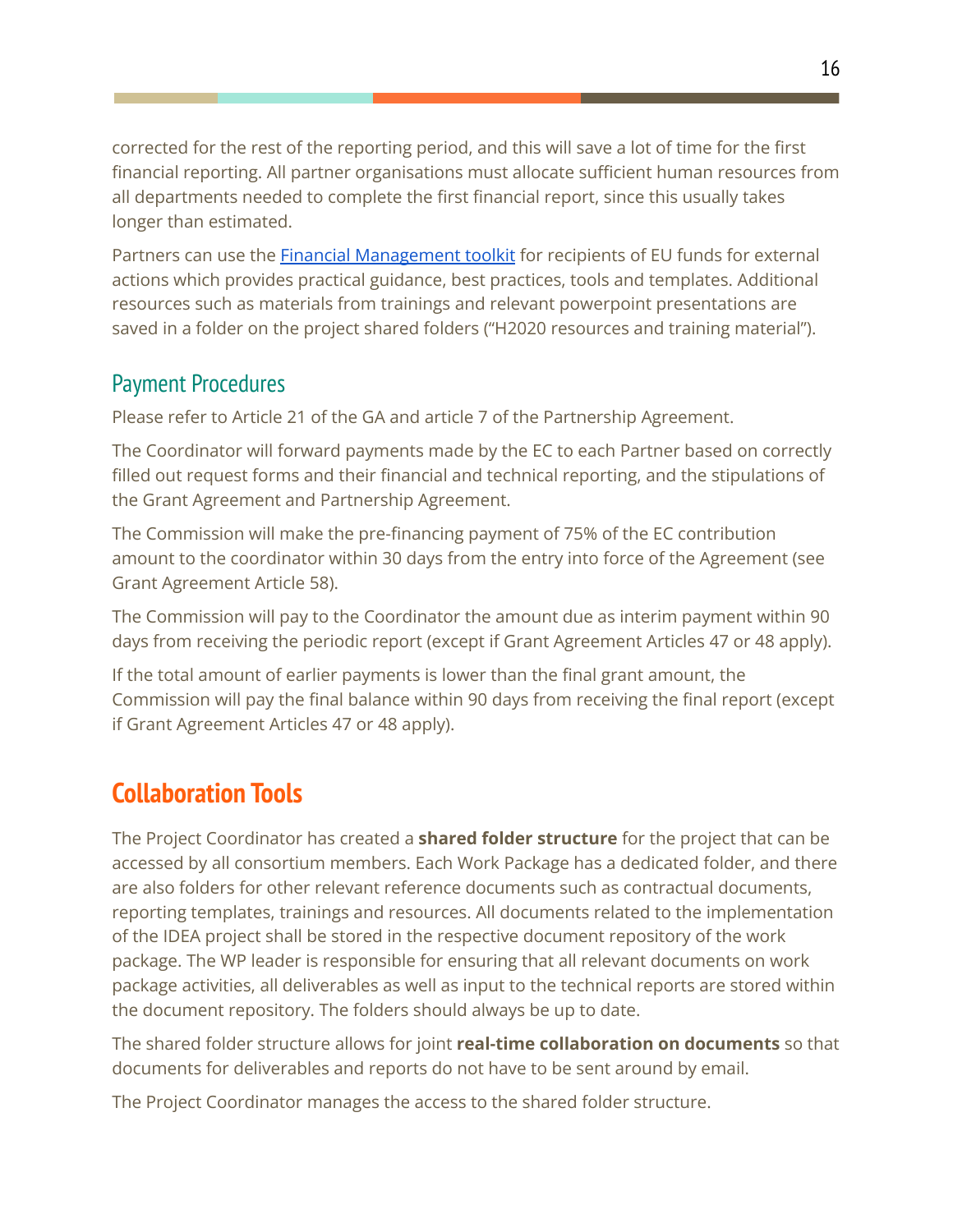The Project Coordinator has also created a **contact list** for the project, with the emails and contact details of the different team members from each organisation, as well as their roles on the project. The contact list is stored in the WP4 folder. The partners must inform the Project Coordinator at their earliest convenience in case there are any changes to the contact details or project teams.

The Project also has a **joint task management system** that is used to track deadlines, deliverables, tasks and the progress of different work streams. This tool is used to guide the regular consortium meetings. Each partner is responsible for checking the task management system and stay informed about their upcoming deadlines and tasks. Each partner must plan their resources internally to meet the deadlines, and in case a deadline will not be met, the partner must inform the Project Coordinator immediately as this might affect other tasks and consortium members.

At the start of the project, the consortium will **meet every week** to make important decisions, track progress and discuss timelines and planning. Each consortium member should send a representative to this meeting. Once the project is running, the meetings will be organised with reduced frequency.

Work package leaders may organise **separate meetings** to discuss the implementation of their activities. Important decisions should be tabled in the consortium meeting, and if of strategic nature, in the Project Management Board meeting. WP leaders are encouraged to invite members from other work packages that may have a link to the activity discussed in their work package meetings as well. Any member of the consortium can call for a "brainstorm" session in case there is need to work collaboratively on designing a new activity, approach or to resolve a challenge.

In addition, the project has established a common **short messaging channel**, which allows for quick messages in between meetings or communications for clarifications or other practical reasons. All members are encouraged to check the channel regularly.

# <span id="page-17-0"></span>**Communication and Dissemination**

A detailed communication and dissemination strategy will be developed before end of March 2022. The exploitation strategy will be delivered at the end of the project.

Smart Africa Secretariat is responsible for the communication and dissemination work package. All issues regarding communication and dissemination should be discussed with someone from the Smart Africa team.

Please refer to Articles 29 and 38 of the Grant Agreement.

Unless the Commission requests or agrees otherwise or unless it is impossible, any dissemination of results (in any form, including electronic) must: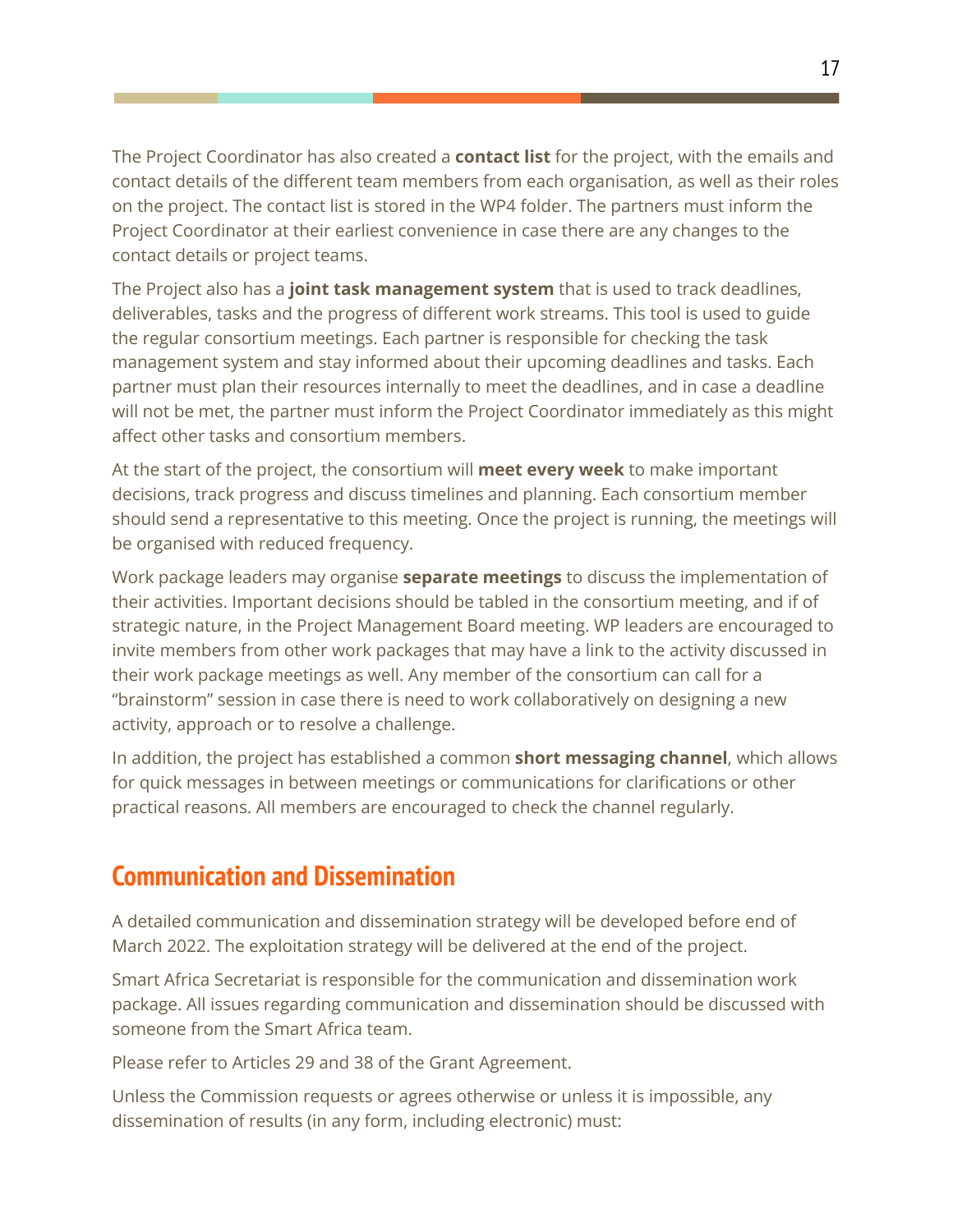A. Display the EU emblem:



B. Include the following text: "This project has received funding from the European Union's Horizon 2020 research and innovation programme under grant agreement No 101017015".

If not enough space, at least include the keywords "EU project" and "Horizon 2020" or "funded by the EU Horizon 2020 programme".

Smart Africa Secretariat will develop a project logo inspired by the D4D Hub logo, and a [website](https://d4dhub.eu/) will be online as a sub-site of the D4D Hub website by the end of March 2022<sup>1</sup>.

# <span id="page-18-0"></span>**Intellectual Property Rights**

According to the Partnership Agreement (Article 9), all inventions, design documentation, processes, documents, know-how and other intellectual property results arising from or procured by a Partner in the implementation of the Project shall remain at the respective Partner. However, the respective Partner **shall grant and herewith grants the other Partners an irrevocable, worldwide non-exclusive right** – for the duration of statutory copyright and other property rights – **to use these work results, including commercial use outside the Project**.

The EC may also use any project materials, documents and information (see Article 38 of the Grant Agreement) for its own purposes, distribution to the public, editing or redrafting, translation, storage, archiving etc.

None of the beneficiaries have informed the other parties of any background (Article 25 of the Grant Agreement) that is subject to legal restrictions. In the first Project Management Board meeting, the access to background was tabled as an agenda point (Article 9 of the Partnership Agreement), and the PMB agreed that any access to background requests should be made in writing. The PMB shall also agree to grant access to background information to any party that would like to exploit the results of the project, and where the background is required to successfully do so.

<sup>&</sup>lt;sup>1</sup> In the amendment, the new deadline for the website has been proposed for May 2022